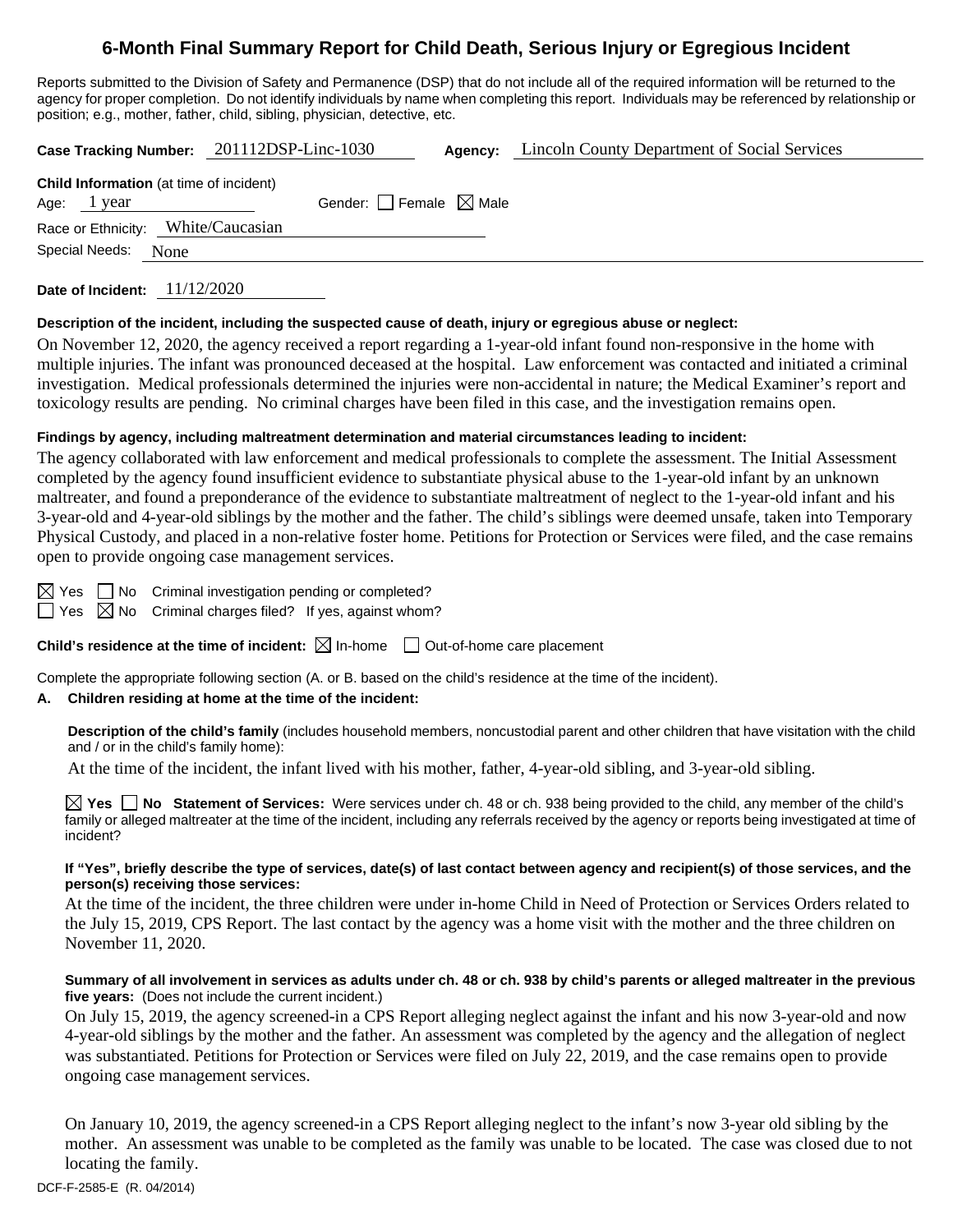On November 2, 2017, the agency screened-in a CPS Report alleging neglect to the infant's now 3-year-old sibling by the mother and father. An assessment was completed by the agency and the allegation of neglect was unsubstantiated. The case was closed upon completion of the Initial Assessment.

**Summary of actions taken by the agency under ch. 48, including any investigation of a report or referrals to services involving the child, any member of the child's family living in this household and the child's parents and alleged maltreater.** (Does not include the current incident.)

(Note: Screened out reports listed in this section may include only the date of the report, screening decision, and if a referral to services occurred at Access. Reports that do not constitute a reasonable suspicion of maltreatment or a reason to believe that the child is threatened with harm are not required to be screened in for an Initial Assessment, and no further action is required by the agency.)

On July 22, 2019, the agency screened-out a CPS Report.

On July 15, 2019, the agency screened-in a CPS Report alleging neglect against the infant and his now 3-year-old and now 4-year-old siblings by the mother and the father. An assessment was completed by the agency and the allegation of neglect was substantiated. Petitions for Protection or Services were filed on July 22, 2019, and the case remains open to provide ongoing case management services.

On January 10, 2019, the agency screened-in a CPS Report alleging neglect to the infant's now 3-year old sibling by the mother. An assessment was unable to be completed as the family was unable to be located. The case was closed due to not locating the family.

On November 2, 2017, the agency screened-in a CPS Report alleging neglect to the infant's now 3-year-old sibling by the mother and father. An assessment was completed by the agency and the allegation of neglect was unsubstantiated. The case was closed upon completion of the Initial Assessment.

### **Summary of any investigation involving the child, any member of the child's family and alleged maltreater conducted under ch. 48 and any services provided to the child and child's family since the date of the incident:**

The agency collaborated with law enforcement and medical professionals to complete the assessment. The Initial Assessment completed by the agency found insufficient evidence to substantiate physical abuse to the 1-year-old infant by an unknown maltreater, and found a preponderance of the evidence to substantiate maltreatment of neglect to the 1-year-old infant and his 3-year-old and 4-year-old siblings by the mother and the father. The child's siblings were deemed unsafe, taken into Temporary Physical Custody, and placed in a non-relative foster home. Petitions for Protection or Services were filed, and the case remains open to provide ongoing case management services.

# **B. Children residing in out-of-home care (OHC) placement at time of incident:**

### **Description of the OHC placement and basis for decision to place child there:** N/A

#### **Description of all other persons residing in the OHC placement home:**  $N/A$

**Licensing history:** Including type of license, duration of license, summary of any violations by licensee or an employee of licensee or other actions that constitute a substantial failure to protect and promote the welfare of the child. N/A

|            | Summary of any actions taken by agency in response to the incident: (Check all that apply.) |                                                   |
|------------|---------------------------------------------------------------------------------------------|---------------------------------------------------|
|            | Screening of Access report                                                                  | Attempted or successful reunification             |
| MMMMDM     | Protective plan implemented                                                                 | Referral to services                              |
|            | Initial assessment conducted                                                                | <b>Transportation assistance</b>                  |
|            | Safety plan implemented                                                                     | Collaboration with law enforcement                |
|            | Temporary physical custody of child                                                         | Collaboration with medical professionals          |
|            | Petitioned for court order / CHIPS (child in need of                                        | Supervised visitation                             |
|            | protection or services)                                                                     | Case remains open for services                    |
|            | Placement into foster home                                                                  | Case closed by agency                             |
| <b>MUM</b> | <b>Placement with relatives</b>                                                             | Initiated efforts to address or enhance community |
|            | Ongoing Services case management                                                            | collaboration on CA/N cases                       |
|            |                                                                                             | Other (describe):                                 |
|            | 2                                                                                           |                                                   |